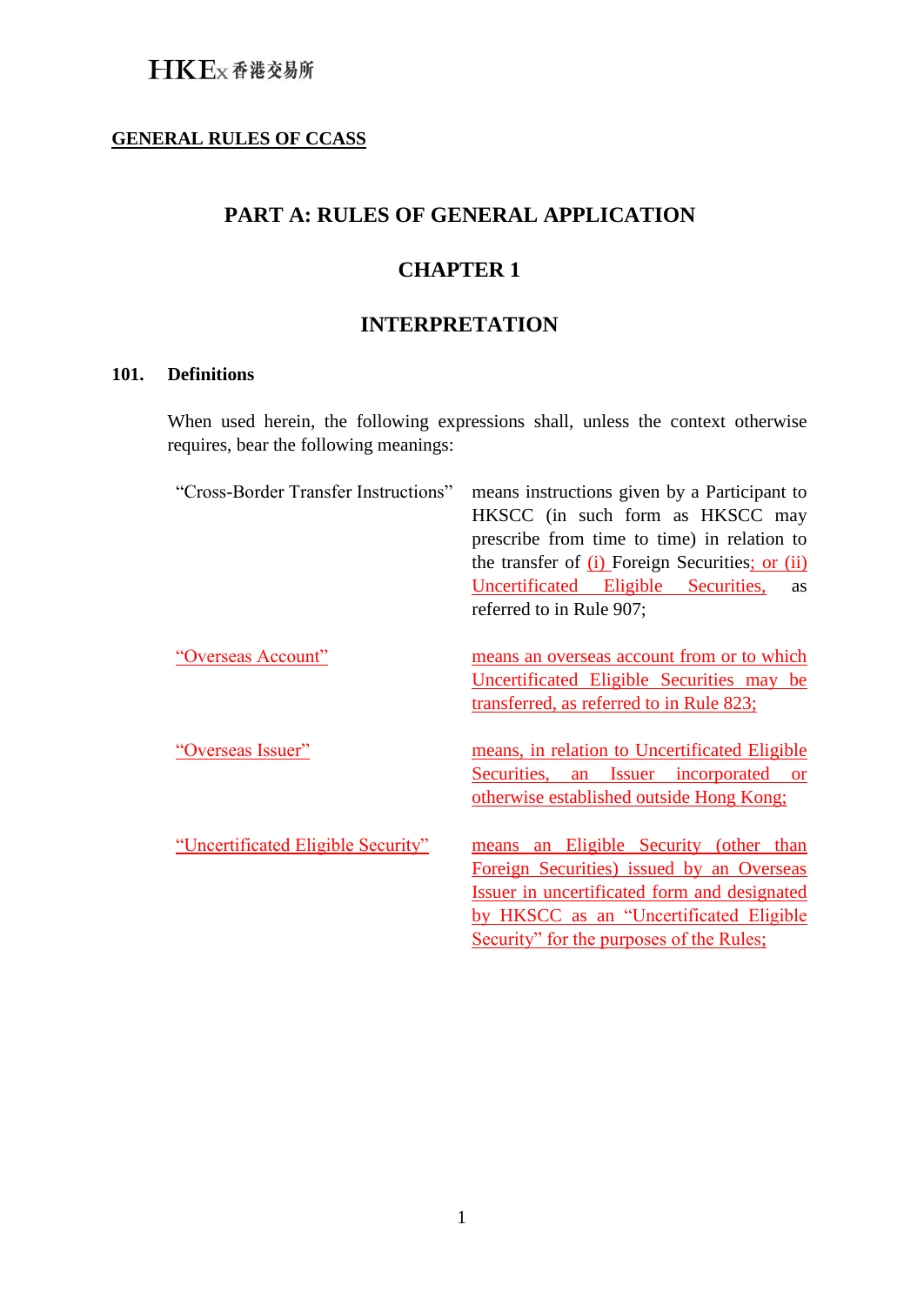### **SERVICES - GENERAL**

#### **701. Services**

Notwithstanding anything to the contrary in the Rules, HKSCC may decline in its discretion to provide one or more services or facilities or suspend or cease to provide any services or facilities with respect to any transaction or class of transactions,  $\theta$ with respect to any Participant or category of Participants or SSA Statement Recipients, or any Eligible Security or class of Eligible Securities. In deciding whether to exercise such discretion, HKSCC may take into account any factors which it considers reasonable or relevant including, without limitation, any restrictions, limitations, conditions or requirements under or imposed by any applicable law, rule or regulation of any relevant jurisdiction.

#### **703. Arrangements with other entities**

HKSCC may from time to time, in its own right and/or as agent for Participants, enter into or be required to enter into arrangements with other entities, or to obtain or receive the services or assistance of such entities in order to provide or otherwise to facilitate the provision of, any CCASS services and facilities to Participants upon such terms and conditions as it may agree with such entities. When using any such CCASS services and facilities, Participants shall comply with and be bound by, and all transactions relating to such CCASS services and facilities shall also be subject to, the terms and conditions of the relevant arrangements and all the other applicable rules, regulations, procedures, requirements and directions made, issued or prescribed under the arrangements, as notified to the Participants or otherwise set out in the Operational Procedures. Where applicable, Participants shall upon request provide HKSCC, any entity it has entered into relevant arrangement with or such other persons as HKSCC may specify with such agreements, confirmations, acknowledgements, and declarations or authorizations (i) as HKSCC may require for the provision of the relevant services; or (ii) as HKSCC may be required to obtain or provide under anythe terms and conditions relating to of the relevant arrangements.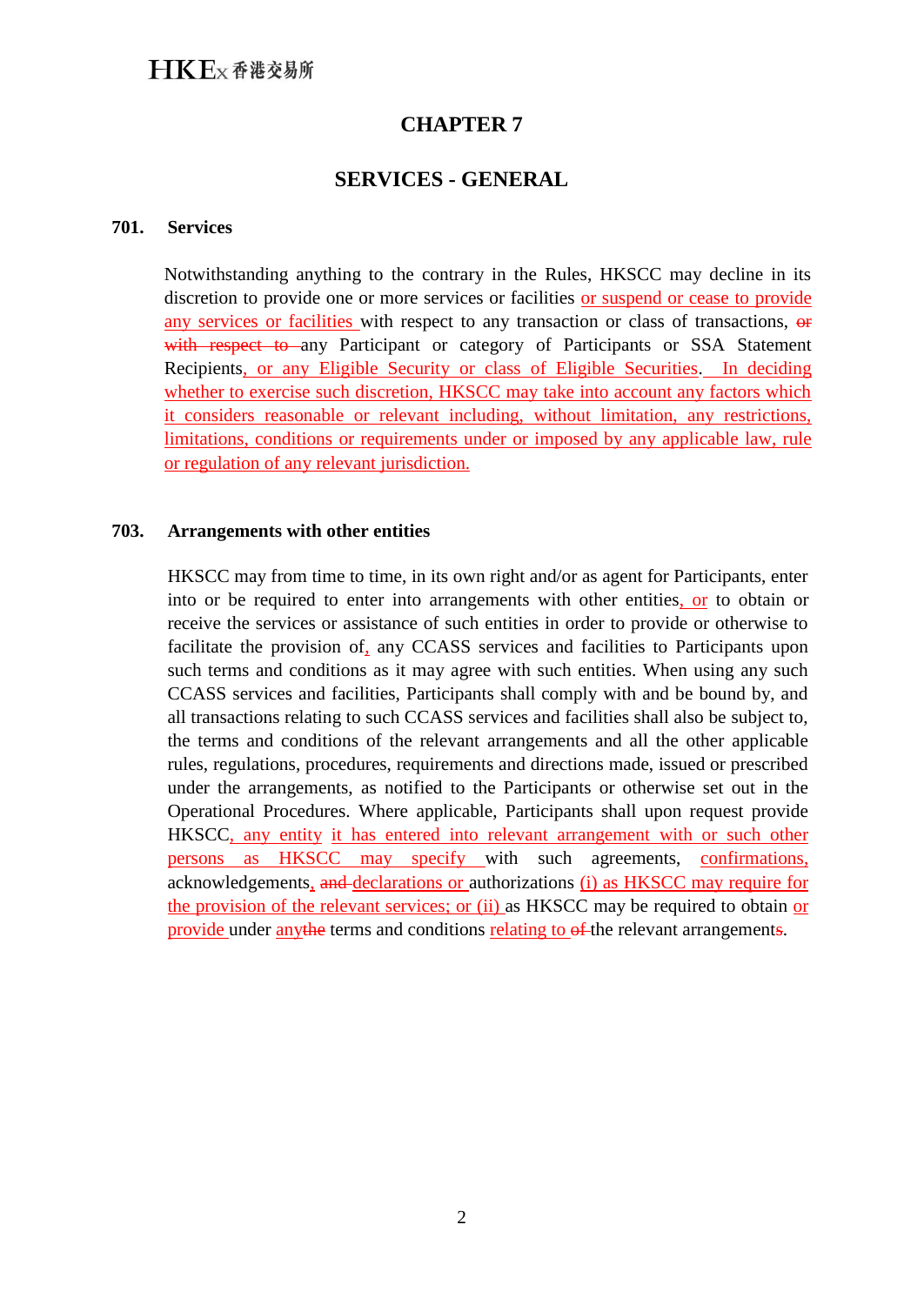## **DEPOSITORY AND CUSTODIAN SERVICES**

#### **803. Eligible Securities deposited to be freely transferable**

In relation to Foreign Securities which are credited to a Participant's Stock Account, that Participant covenants, represents and warrants to HKSCC that :-

- (i) in the case of a certificated security, (a) the certificate is genuine and has not been materially altered; (b) the Participant does not know of any fact that might impair the validity of the security; (c) there is no adverse claim to the security; and (d) there is no restriction on the transfer of such certificated security;
- (ii) in the case of an uncertificated security, (a) there is no adverse claim to the security; and (b) there is no restriction on the transfer of such uncertificated security;
- (iii) in the case of the Foreign Securities held in HKSCC's account with The Depository Trust Company or its successor or assignee, such Foreign Securities are Eligible U.S. Securities; and
- (iv) it shall furnish HKSCC with any other information as HKSCC may require in order to comply with any request made of it by any tax authority for information in connection with the preceding representations and warranties in this Rule 803 or any other matter required by applicable law.

In relation to Uncertificated Eligible Securities which are credited to a Participant's Stock Account, including but not limited to Uncertificated Eligible Securities credited to a Participant's Stock Account directly by or from the relevant Overseas Issuer, a principal or branch share registrar or such other authorized agents or representatives of the relevant Overseas Issuer or any other intermediaries having relevant authority to do so under applicable laws or arrangements (as the case may be), that Participant covenants, represents and warrants to HKSCC that:-

- (i) the Participant does not know of any fact that might impair the validity of such Uncertificated Eligible Securities and has full authority to receive, deal with and give instructions, authorizations or declarations in respect of them;
- (ii) there is no adverse claim to such Uncertificated Eligible Securities and there is no restriction on the transfer of such Uncertificated Eligible Securities; and
- (iii) it shall furnish HKSCC with any information as HKSCC may require in order to:

(a) provide the services in respect of the Uncertificated Eligible Securities;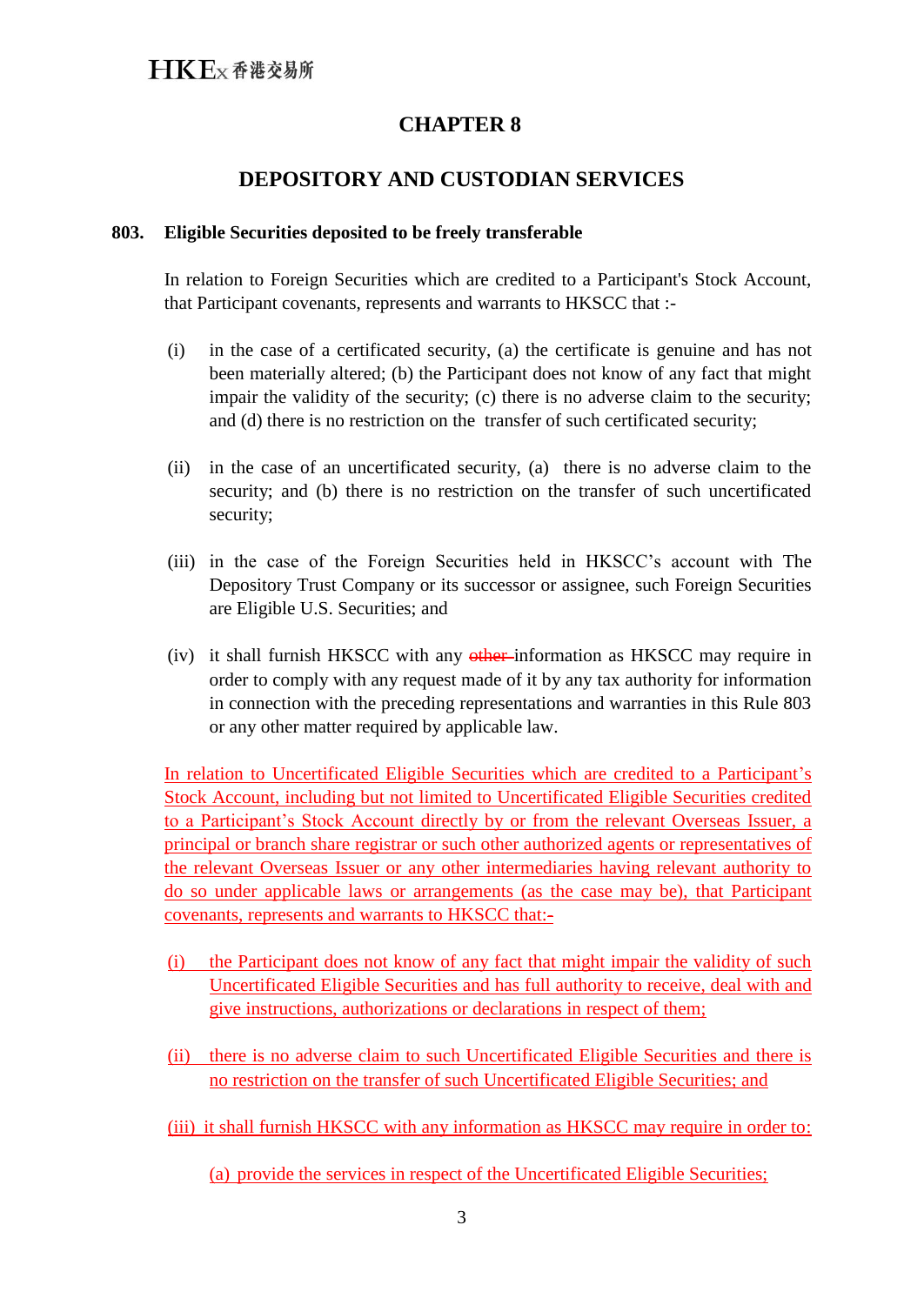- (b) comply with any request made of it by any tax authority for information in connection with the preceding representations and warranties in this Rule 803 or any other matter required by applicable law;
- (c) comply with any request made of it by any competent regulator or authority for information in connection with the Uncertificated Eligible Securities or any other matter required by applicable law; and
- (d) comply with any request of the relevant Overseas Issuer, a principal or branch share registrar or such other authorized agents or representatives of the relevant Overseas Issuer or any other relevant intermediaries (as the case may be) as required by applicable law or the applicable arrangement in relation to the provision of services in respect of Uncertificated Eligible Securities.

### **823. Custodian Services in relation to Uncertificated Eligible Securities**

Uncertificated Eligible Securities are held by HKSCC for the account of Participants recorded in computerized form by the CCASS Depository.

Physical deposit of Uncertificated Eligible Securities with and physical withdrawal of Uncertificated Eligible Securities from the CCASS Depository are not available. Accordingly, Rules relating to the physical deposit and withdrawal of securities are not applicable to Uncertificated Eligible Securities.

Participant that wishes to transfer Uncertificated Eligible Securities from an overseas account (the "Overseas Account") maintained with an entity which performs or assists in performing depository, custodian, sub-custodian or related services outside Hong Kong and which is acceptable to HKSCC to its Stock Account with CCASS (or vice versa) will be required to provide a Cross-Border Transfer Instruction in accordance with the Operational Procedures.

Uncertificated Eligible Securities may be credited to and debited from a Participant's Stock Account as a result of (a) allocation following a successful application for New Issue Shares in a New Issue in relation to the relevant Overseas Issuer; (b) clearing and settlement of Exchange Trades relating to Uncertificated Eligible Securities; (c) clearing and settlement of Cross-Border Transfer Instructions; and (d) the provision of any other services by HKSCC in relation to Uncertificated Eligible Securities to the Participant.

Save as otherwise provided in the Rules, HKSCC acknowledges and confirms that it has no proprietary interest in Uncertificated Eligible Securities to the extent they are credited to the Stock Account of a Participant.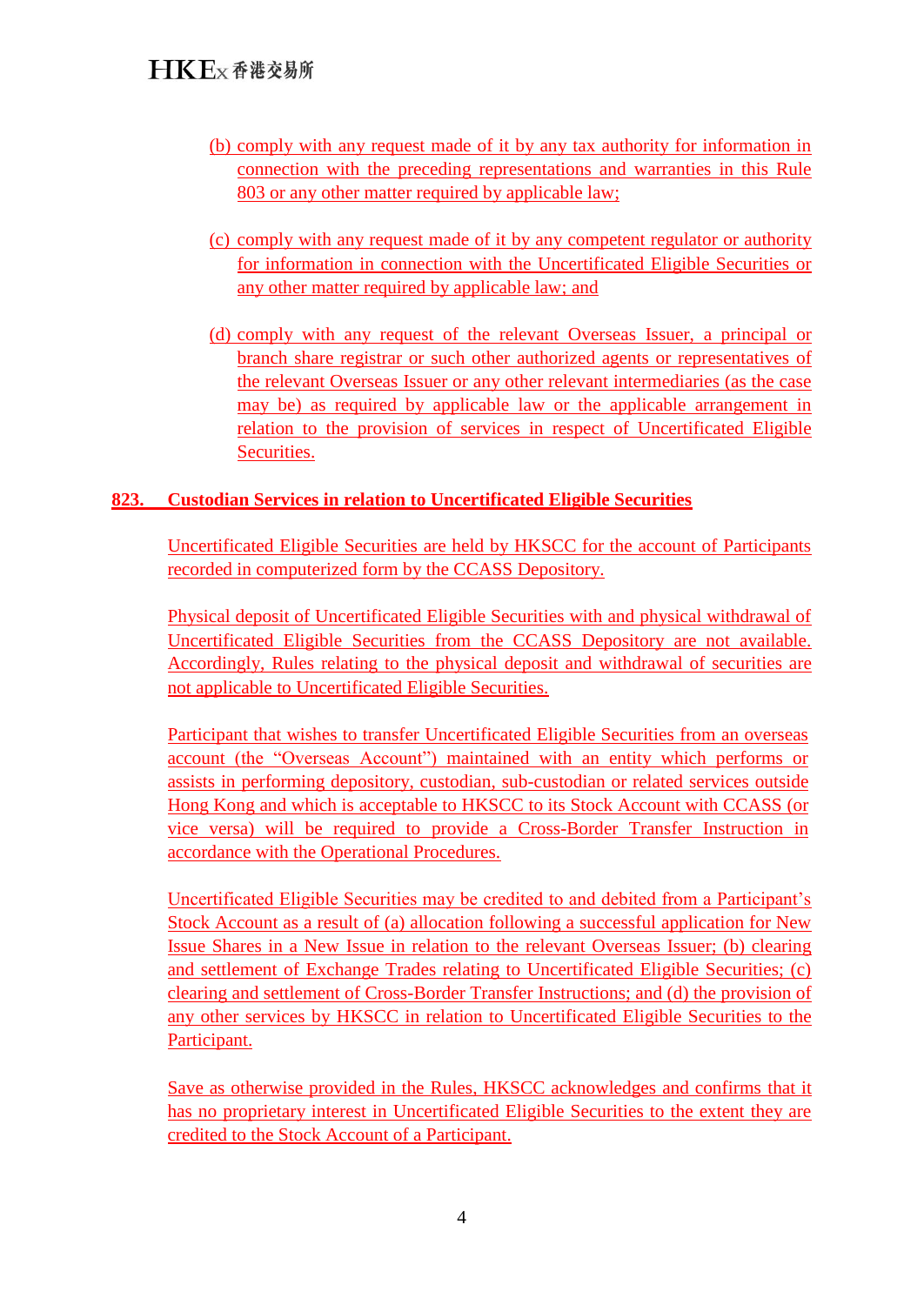HKSCC does not guarantee the title to any Uncertificated Eligible Securities held through it in any manner. Further, HKSCC shall have no obligation to enforce any rights on behalf of Participants in respect of Uncertificated Eligible Securities.

Participants confirm and agree that their title or interest in and entitlements to Uncertificated Eligible Securities (whether legal, equitable or otherwise) shall be subject to the applicable law of the relevant jurisdiction.

Where Uncertificated Eligible Securities of Participants are held through HKSCC in any manner, each Participant covenants, represents and warrants to HKSCC that:

- (a) it shall not raise any claims (whether in contract, tort or otherwise) against HKSCC arising from or relating to any form of tax, duty, fine or penalty imposed or levied on or in respect of the Uncertificated Eligible Securities under any applicable law or regulation, whether or not HKSCC is involved in any tax collection, withholding or related arrangement; and
- (b) unless HKSCC otherwise agrees, it shall only give voting or other instructions to HKSCC and not directly to the Overseas Issuer or its principal or branch share registrar (if any).

## **CHAPTER 9**

## **CLEARING SERVICES**

### **907. Clearance of other transactions: Cross-Border Transfer Instructions**

Each Participant that wishes (i) Foreign Securities to be transferred from an account of a person (other than HKSCC or the Nominee) with an Appointed Depositary to HKSCC's account or the Nominee's account with that Appointed Depositary (or vice versa); or (ii) Uncertificated Eligible Securities to be transferred from an Overseas Account to its Stock Account with CCASS (or vice versa), must complete and submit to HKSCC an instruction form in the form prescribed by HKSCC from time to time (stamped with the company chop, if applicable). The completed and signed form must be submitted to HKSCC at the CCASS Depository for processing by HKSCC.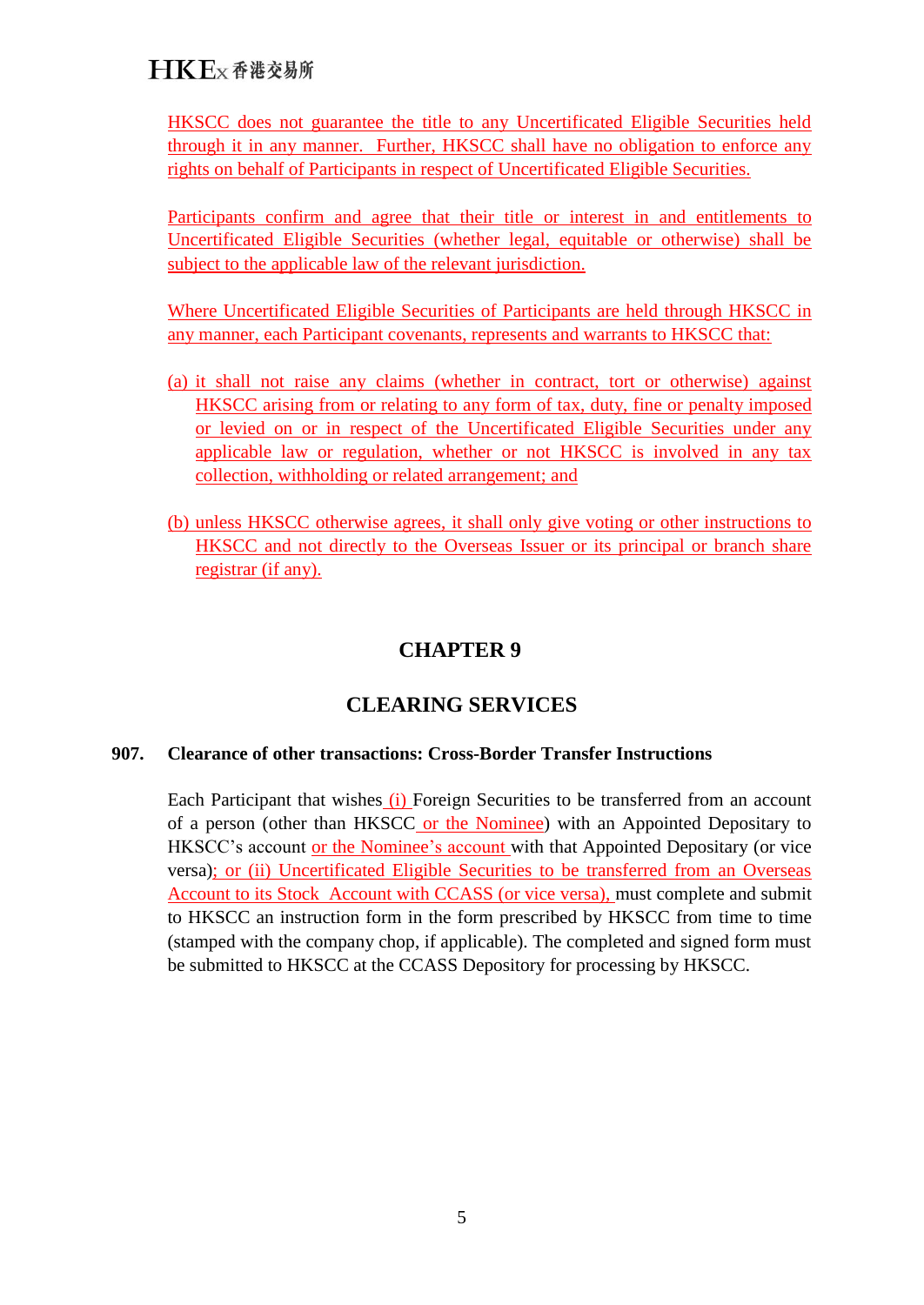### **NOMINEE SERVICES**

#### **1101. Scope and extent of nominee and similar services**

Subject to the Rules, in respect of Eligible Securities held in custody or recorded in athe CCASS Depository or in an Appointed Depositary (as the case may be) and credited to the Stock Accounts of Participants and in respect of New Issue Shares, HKSCC may from time to time provide nominee and similar services to Participants in such manner and to such extent and at such times as it considers appropriate. The services may include :

(iii) the appointment of Participants or persons nominated by Participants as proxies or representatives of HKSCC or the Nominee for the purposes of attending and voting at meetings of holders of such Eligible Securities or other similar purposes, and in respect of Uncertificated Eligible Securities (where applicable or where the applicable laws, rules or regulations so permit or require), the communication or passing on of any voting or other instructions, proxy nominations or appointments or all other authorizations, declarations, requests or information received from Participants to the Overseas Issuer or its authorized agents or representatives including the Issuer's principal or branch share registrar;

Subject to the Rules, a Clearing Participant or Custodian Participant may, in respect of Eligible Securities held in custody or recorded in athe CCASS Depository or in an Appointed Depositary (as the case may be) and credited to the SSA with Statement Service of the Participant, authorizse its SSA Statement Recipient to use voting services and give voting instructions to HKSCC in relation to such Eligible Securities for the account of the Participant. Where the Participant has authorizsed its SSA Statement Recipient to give voting instructions in relation to such Eligible Securities as aforesaid, the Participant itself shall not give voting instructions in relation to such Eligible Securities. For these purposes, voting instructions include instructions to make demand poll requests and instructions to appoint person nominated by SSA Statement Recipient to attend meetings. HKSCC may from time to time provide the following voting services to SSA Statement Recipient for the account of the Clearing Participant or Custodian Participant in such manner and to such extent and at such times as HKSCC considers appropriate:

(ii) the appointment of SSA Statement Recipients or persons nominated by SSA Statement Recipients for the account of Clearing Participants or Custodian Participants as proxies or representatives of HKSCC or the Nominee for the purposes of attending and voting at meetings of holders of such Eligible Securities or other similar purposes, and in respect of Uncertificated Eligible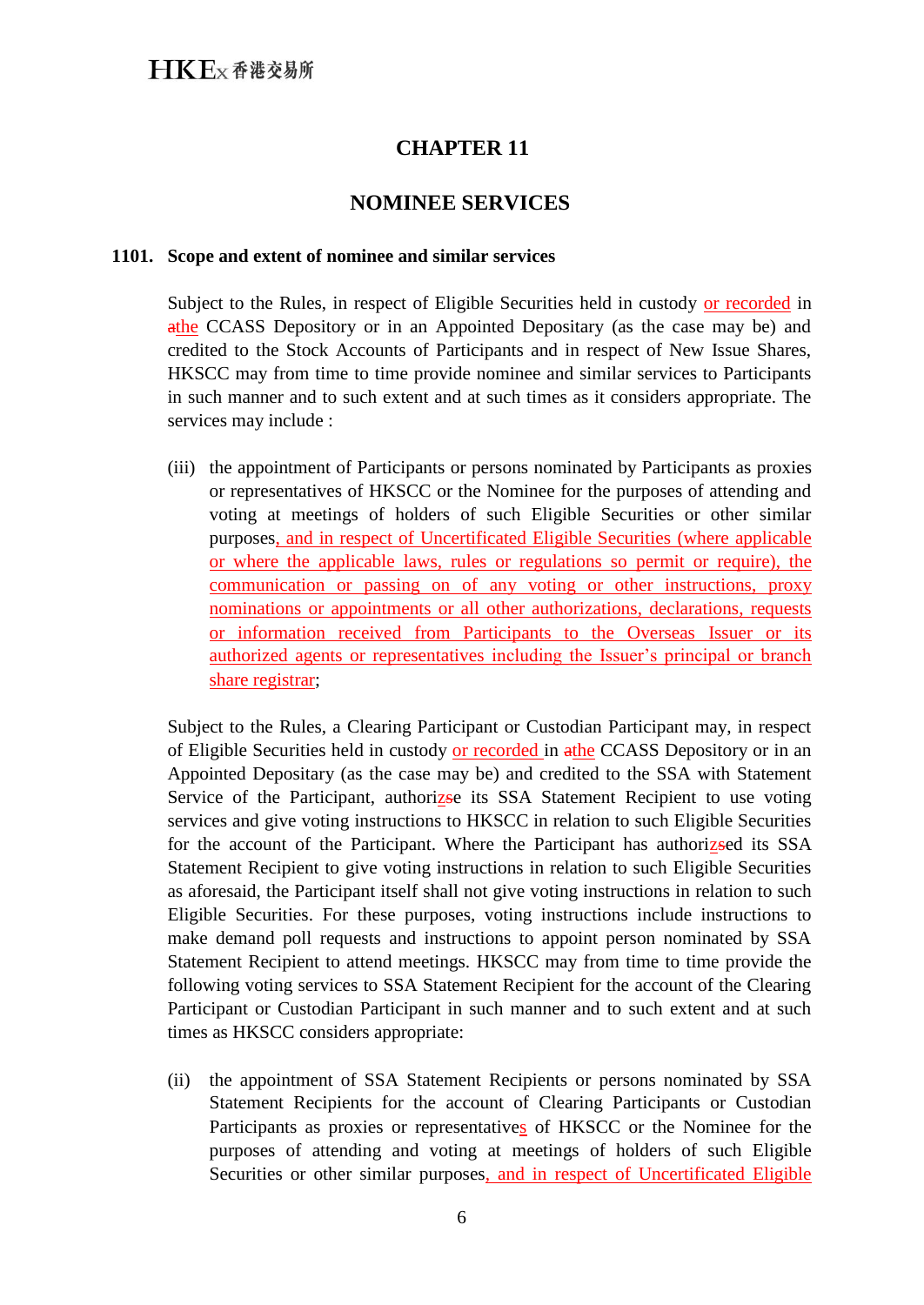Securities (where applicable or where the applicable laws, rules or regulations so permit or require), the communication or passing on of any voting or other instructions, proxy nominations or appointments or all other authorizations, declarations, requests or information received from SSA Statement Recipients to the Overseas Issuer or its authorized agents or representatives including the Issuer's principal or branch share registrar.

In respect of Uncertificated Eligible Securities, unless HKSCC otherwise agrees, a Participant shall only give voting or other instructions to HKSCC and not directly to the Overseas Issuer or its principal or branch share registrar (if any). Further, where appropriate arrangements have been put in place, the transmission of corporate and other communications in respect of Uncertificated Eligible Securities to Participants directly by the principal or a branch share registrar of an Overseas Issuer (or vice versa) may be made. Such procedures and arrangements are as set out in the Operational Procedures or as HKSCC may from time to time prescribe. HKSCC may also specify rules and procedures in relation to the treatment of and services available for Uncertificated Eligible Securities in light of the circumstances of a particular case and the applicable laws and regulations of the relevant jurisdiction.

### **1103. Agents to provide nominee and similar services**

HKSCC may from time to time appoint or instruct one or more banks, custodians, trust companies, nominee companies, registrars, subsidiary companies, intermediaries or such other entities to provide or to assist in the provision of any of the nominee and similar services contemplated herein. For the avoidance of doubt, HKSCC may also appoint any Appointed Depositary for such purpose.

HKSCC shall be entitled to determine the terms and conditions upon which any person or entity appointed or instructed shall act, including, but not limited to, the scope of nominee and similar services to be rendered by it and the procedures to be adopted in relation thereto.

Participants shall comply with such procedures of the person or entity appointed or instructed relating to the provision of nominee and similar services as shall from time to time be notified by HKSCC or otherwise specified in the Operational Procedures.

Without affecting the generality of the above or Rule 703, in the provision of nominee and similar services in respect of Uncertificated Eligible Securities, HKSCC or the Nominee may enter into or be required to enter into arrangements with the relevant Overseas Issuer (or its agents or representatives) to obtain or receive its assistance in order to provide or otherwise to facilitate the provision of nominee and similar services to Participants upon such terms and conditions as HKSCC or the Nominee may agree. When using any such nominee or similar services, Participants shall comply with and be bound by the terms and conditions of the relevant arrangements and all the other applicable procedures made under the arrangements, as notified to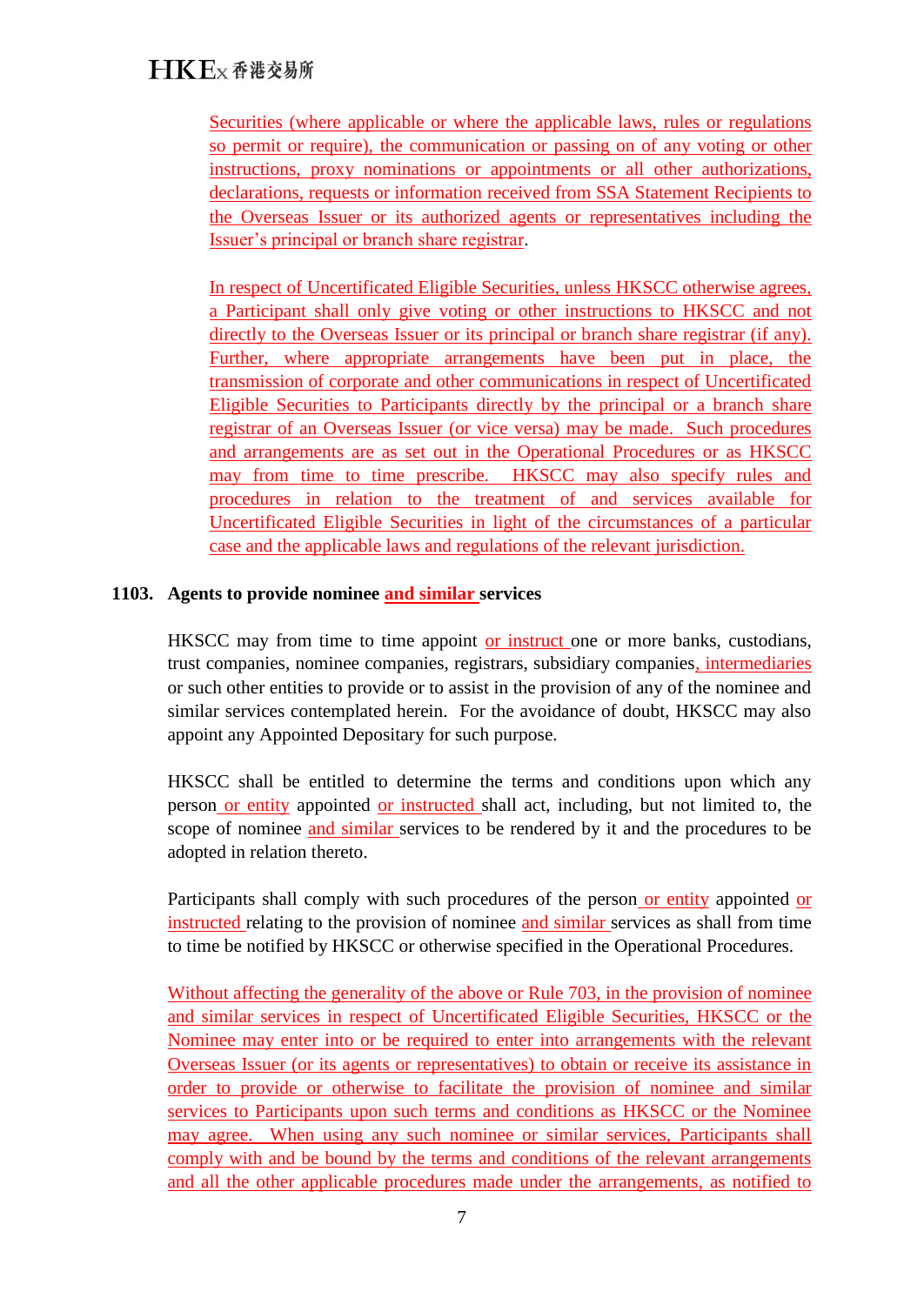the Participants from time to time or otherwise set out in the Operational Procedures. Where applicable, Participants shall upon request provide HKSCC, the Nominee, any entity it has entered into relevant arrangement with or such other persons as HKSCC may specify with such agreements, confirmations, acknowledgements, declarations or authorizations (i) as HKSCC or the Nominee may require for the provision of the relevant services; or (ii) as HKSCC may be required to obtain or provide under any terms and conditions relating to the relevant arrangement.

### **1108. HKSCC not liable**

Without prejudice to any liability HKSCC may have in respect of anything not done or not omitted to be done in good faith on its part, if HKSCC or its nominee shall be unable to exercise rights or entitlements (including, without limitation, voting rights) or to participate in actions, transactions or other matters affecting all or any Eligible Securities held in CCASS or by an Appointed Depositary due to:

- (i) limitations on the exercise of or participation in such rights or actions by HKSCC or its nominee imposed by law, the issuer of the Eligible Security, the Depositary, the person initiating or responsible for such actions or any other competent authority; or
- (ii) if HKSCC receives insufficient notice of such rights or actions to enable it (using its best endeavours) to take all relevant steps in time in relation to the exercise of or participation in such rights or actions as contemplated herein; or
- (iii) any act, omission, default, failure, delay or inadequacy of performance of any of the agents, representatives or intermediaries of the Issuer of the Eligible Security (including its principal or branch share registrar) or any entity it has entered into arrangement with for the purposes of provision of any services under the Rules; or
- (iv) any limitation, restriction, moratorium, suspension or deprivation of voting rights or rights to receive dividends or any other rights or entitlements under any applicable law or regulation or the constitutional documents of the Issuer of the Eligible Security or a competent regulator or authority;

HKSCC, the Exchange, and a recognized exchange controller which is the controller of HKSCC shall be under no obligation and shall be relieved from any further obligation whatsoever to provide for the exercise of or participation in such rights or actions to Participants and shall not be liable to Participants in any manner whatsoever.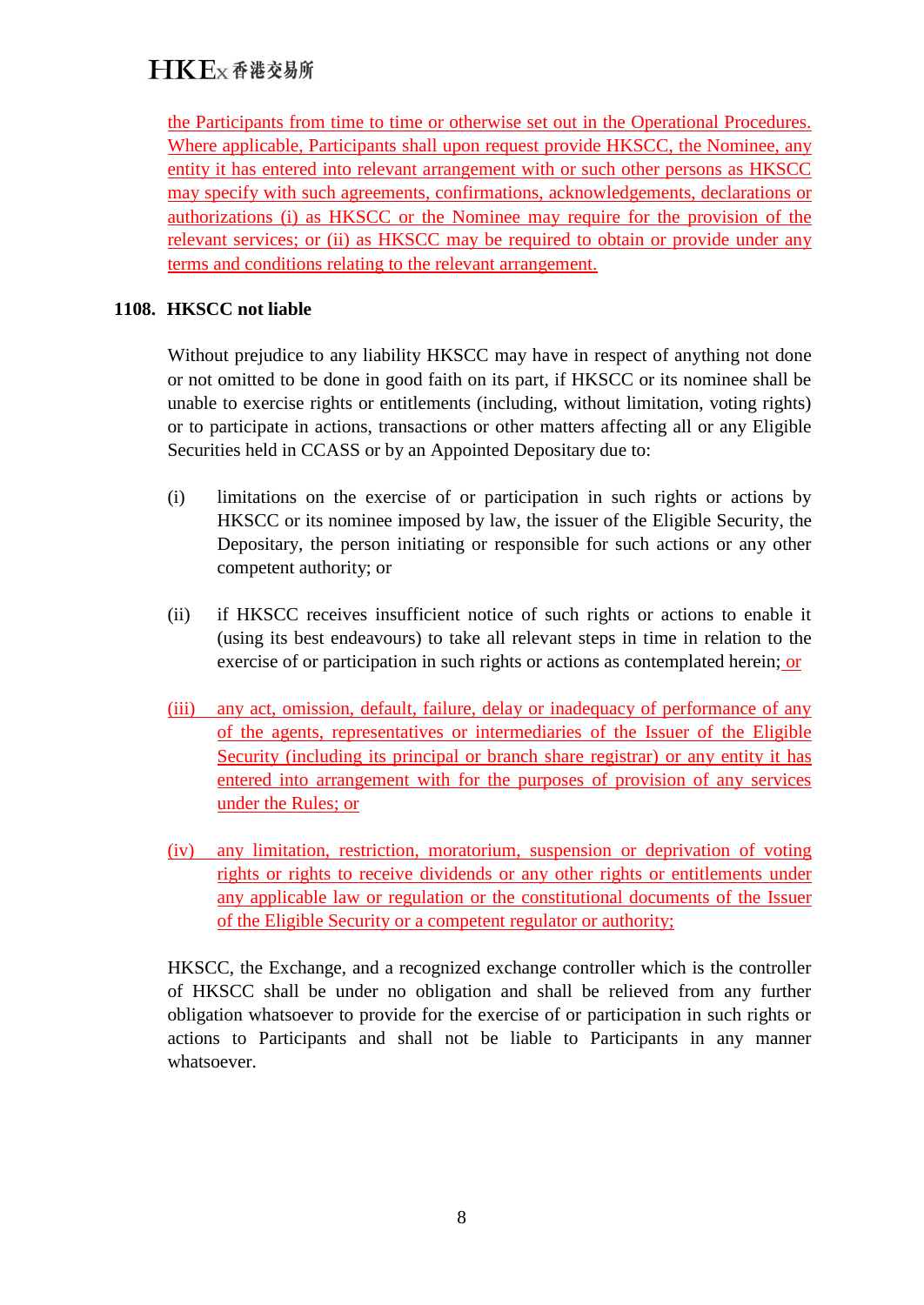## **INDEMNITY**

#### **1901. Scope of indemnity**

Each Participant shall indemnify HKSCC, the Exchange, and a recognized exchange controller which is the controller of HKSCC and their respective agents, nominees, representatives, officers and employees and hold each of them harmless against all costs, fees, expenses, liabilities, taxes, assessments, losses, fines, penalties, and damages of any nature whatsoever (including the interest accrued to any such amount) suffered or incurred by any of them directly or indirectly as a result of or in connection with the following matters (except where HKSCC is guilty of anything not done or not omitted to be done in good faith on its part and is directly responsible for the losses etc.):

- (viiia) anything done, omitted or suffered by HKSCC, its agents, nominees, representatives, officers and employees under, arising out of, in connection with or otherwise related to Cross-Border Transfer Instructions given by the Participant;
- (x) any action by HKSCC or its agents, nominees, representatives, officers and employees in respect of Eligible Securities held or recorded in CCASS or by an Appointed Depositary, taken in good faith to comply with any law, decree, regulation or order of any government, competent authority or any court or tribunal; and

## **CHAPTER 21**

## **DUTIES AND LIABILITIES OF HKSCC**

#### **2104. HKSCC not to be liable**

In the absence of anything not done or not omitted to be done in good faith on the part of HKSCC, HKSCC, the Exchange, and a recognized exchange controller which is the controller of HKSCC shall have no liability for any losses, costs (including legal costs), charges, assessments and damages of any nature whatsoever suffered or incurred directly or indirectly as a result of or in connection with the following matters:

(iv) the any delays, acts or omissions of any Designated Bank of, or of any operator of, any clearing house for an Eligible Currency or of any institution or person providing clearing and settlement services in any Eligible Currency or the insolvency of any of the foregoing;